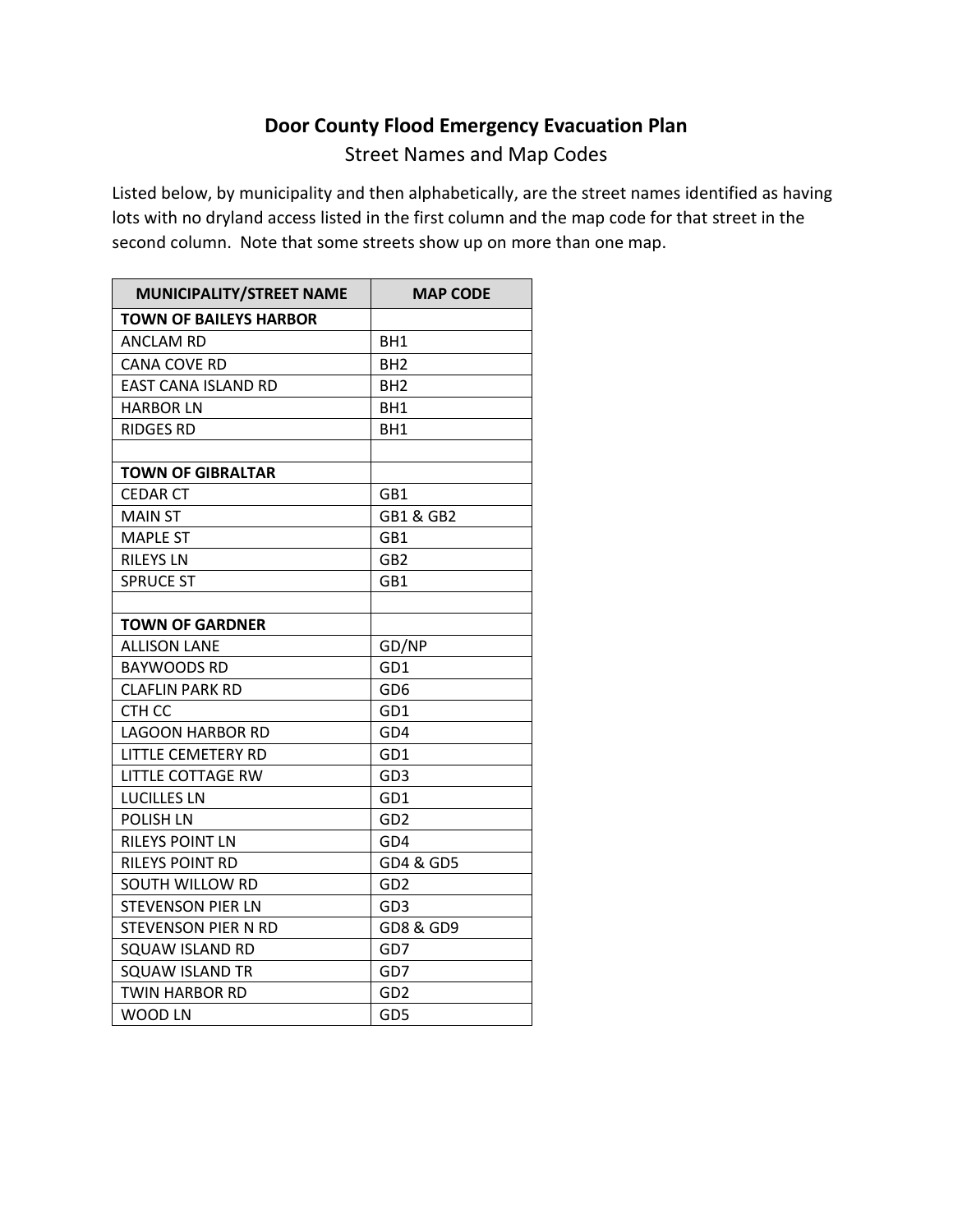| <b>TOWN OF LIBERTY GROVE</b> |                      |
|------------------------------|----------------------|
| <b>BIG PINE LN</b>           | LG1                  |
| <b>CEDAR SHORE RD</b>        | LG1                  |
| <b>CRESCENT LN</b>           | LG <sub>2</sub>      |
| <b>STH 42</b>                | LG1                  |
|                              |                      |
| <b>TOWN OF NASEWAUPEE</b>    |                      |
| <b>BAY VIEW DR</b>           | NP <sub>1</sub>      |
| <b>BLUE JAY CT</b>           | NP <sub>2</sub>      |
| <b>BLUE JAY LN</b>           | NP <sub>2</sub>      |
| <b>CABOTS POINT RD</b>       | NP <sub>2</sub>      |
| <b>CLIFF VIEW DR</b>         | NP <sub>1</sub>      |
| CTH M                        | NP <sub>3</sub>      |
| <b>ELMS RD</b>               | NP4                  |
| <b>GITCHEE GUMEE RD</b>      | NP <sub>5</sub>      |
| <b>HAINES RD</b>             | NP <sub>6</sub>      |
| <b>HAMMARSTROM RD</b>        | NP <sub>1</sub>      |
| HIGH CLIFF PARK RD           | NP <sub>1</sub>      |
| <b>ISLAND CIRCLE</b>         | NP <sub>1</sub>      |
| <b>MEUNIER RD</b>            | NP <sub>9</sub>      |
| <b>OAK AV</b>                | NP <sub>3</sub>      |
| <b>PROSPECT RD</b>           | NP3                  |
| ROALKVAM RD                  | NP4                  |
| SAND BAY LN                  | NP7                  |
| <b>SAND BAY POINT RD</b>     | NP6, NP7, NP8, & NP9 |
| SNAKE ISLAND RD              | <b>NP8 &amp; NP9</b> |
| TOWN PARK RD                 | NP7                  |
|                              |                      |
| <b>TOWN OF SEVASTOPOL</b>    |                      |
| <b>GLIDDEN DR</b>            | SV <sub>2</sub>      |
| <b>LITTLE HARBOR DR</b>      | SV <sub>1</sub>      |
|                              |                      |
| <b>TOWN OF UNION</b>         |                      |
| <b>BAY SHORE N RD</b>        | UN1                  |
| SAND BAR BEACH RD            | UN <sub>2</sub>      |
| SHOEMAKER POINT RD           | UN3                  |
|                              |                      |
| <b>TOWN OF WASHINGTON</b>    |                      |
| <b>BAY POINT RD</b>          | W <sub>1</sub>       |
| <b>DETROIT ISLAND</b>        | WI <sub>2</sub>      |
| <b>GORDON CT</b>             | W <sub>13</sub>      |
| <b>MAIN RD</b>               | WI4                  |
| <b>RANGE LINE RD</b>         | WI5                  |